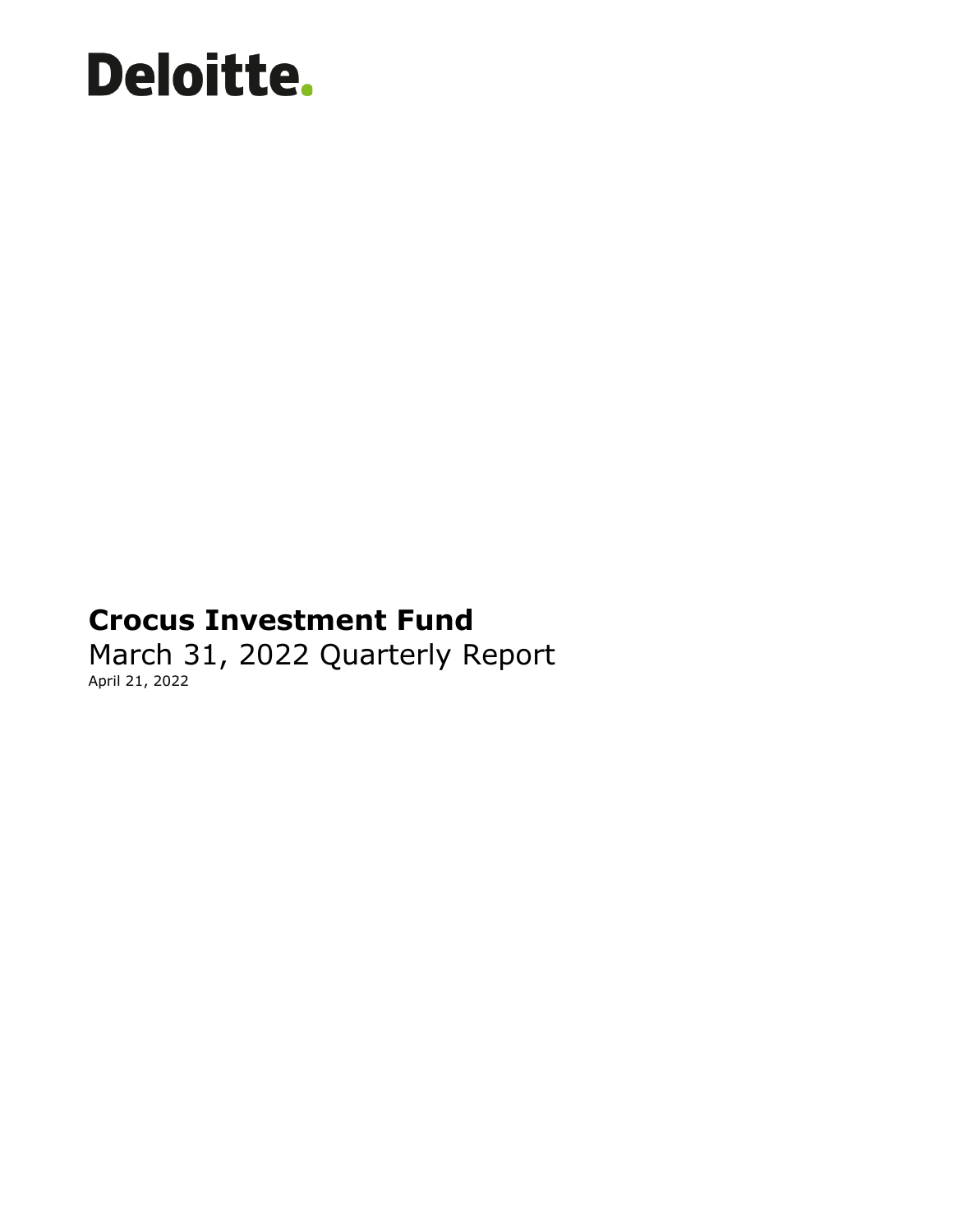### Table of contents

| 1.0                                                            |                                                                        |  |  |  |
|----------------------------------------------------------------|------------------------------------------------------------------------|--|--|--|
| 2.0                                                            |                                                                        |  |  |  |
| 3.0                                                            |                                                                        |  |  |  |
| 4.0                                                            |                                                                        |  |  |  |
| 5.0                                                            |                                                                        |  |  |  |
| 6.0                                                            |                                                                        |  |  |  |
| 7.0                                                            |                                                                        |  |  |  |
| 7.1                                                            |                                                                        |  |  |  |
| 7.2<br>7.3                                                     |                                                                        |  |  |  |
| 7.4                                                            |                                                                        |  |  |  |
| 7.5                                                            |                                                                        |  |  |  |
| 8.0                                                            |                                                                        |  |  |  |
| 9.0                                                            |                                                                        |  |  |  |
| Appendix 1 - Crocus financial information as at March 31, 2022 |                                                                        |  |  |  |
|                                                                | Appendix 2 - Statement of receipts and disbursements to March 31, 2022 |  |  |  |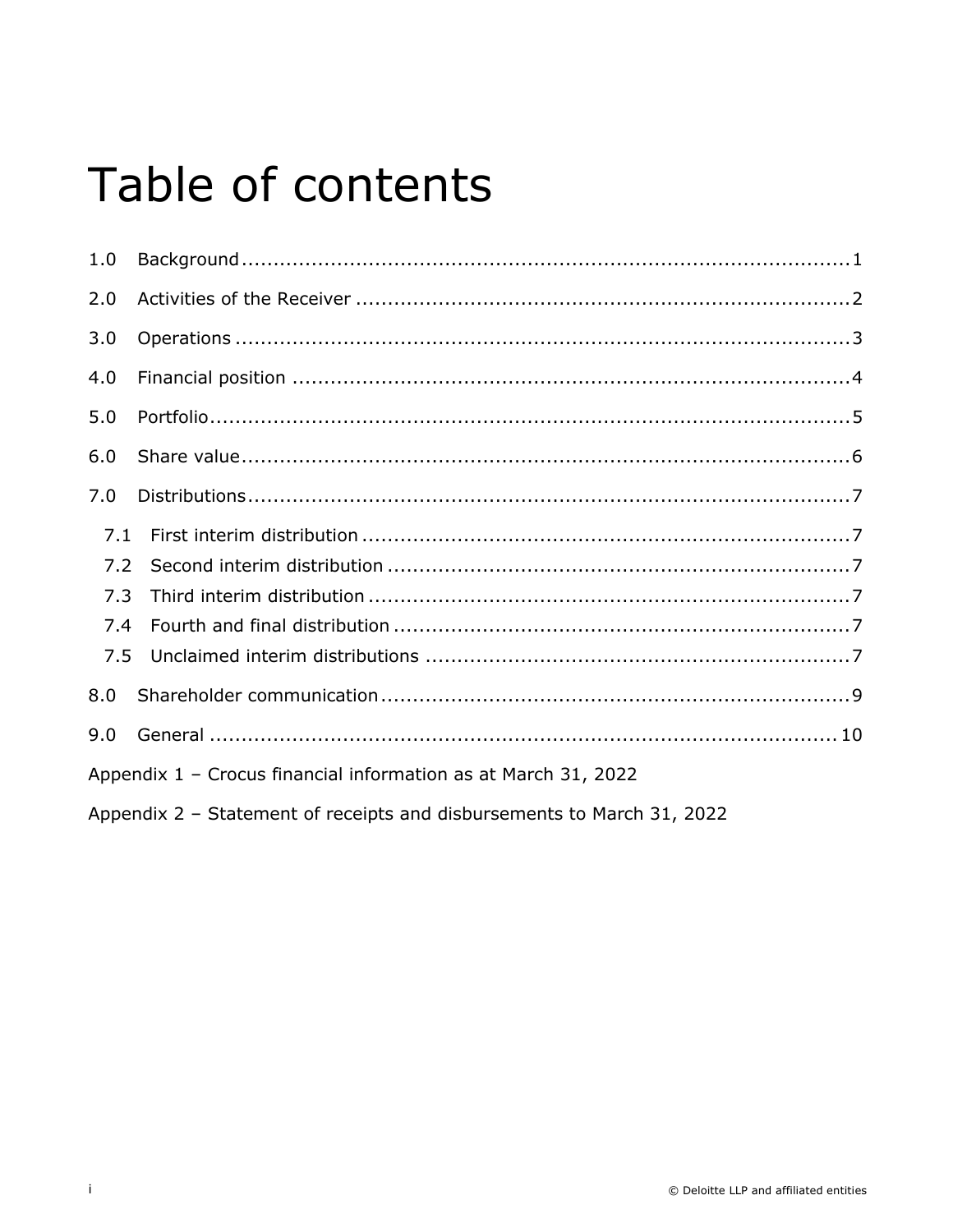### <span id="page-2-0"></span>1.0 Background

On June 28, 2005, pursuant to an application made by the Manitoba Securities Commission ("**MSC**") under Section 27 of *The Securities Act*, the Court of Queen's Bench of Manitoba (the "**Court**") made an Order (the "**Receiving Order**") appointing Deloitte Restructuring Inc. (formerly Deloitte & Touche Inc., hereafter referred to as "**Deloitte**" or the "**Receiver**") as Receiver and Manager of the Crocus Investment Fund ("**Crocus**" or the "**Fund**"). The Receiving Order appointed Deloitte as Receiver over all of Crocus' current and future assets, undertakings and properties and granted the Receiver powers to carry out its duties as outlined in the Receiving Order.

The purpose of this report (the "**Report**") is to report on the activities of the Receiver as well as to provide an update on the financial position of the Fund. The Report will cover the Receiver's operations and activities since the December 31, 2021 Quarterly Report.

The financial information herein has not been audited and therefore the Receiver does not express any opinion on (a) the financial statements as of any date or for any period or (b) any financial data or other information referred to in this Report. The reader is cautioned that this Report may not disclose all matters and details about the ongoing Receivership proceedings. The Receiver assumes no responsibility or liability for any loss or damage occasioned by any party as a result of the circulation, publication, reproduction or use of this Report. Any use which any party makes of this Report, or any reliance or decision to be made based on this Report, is the sole responsibility of such party.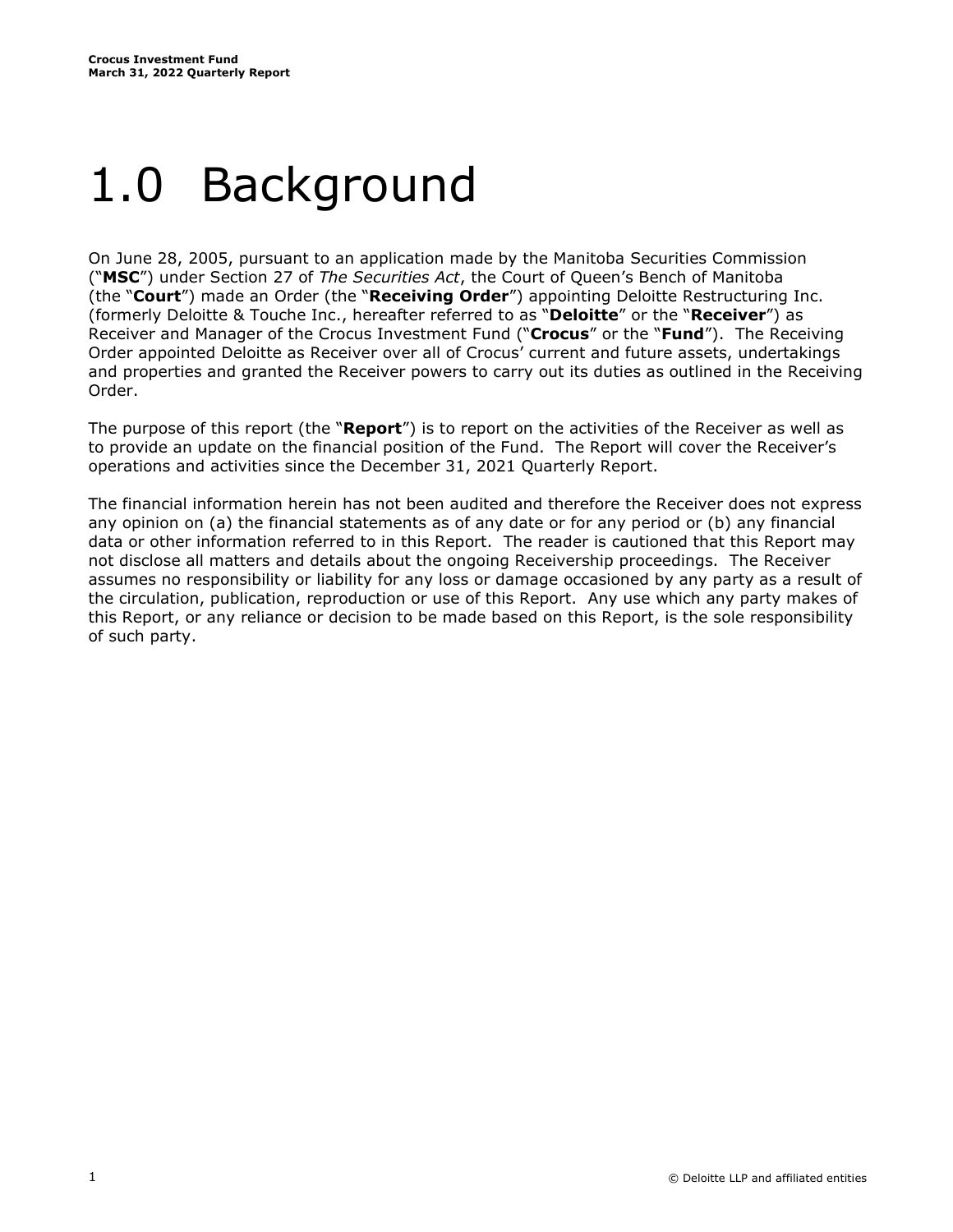### <span id="page-3-0"></span>2.0 Activities of the Receiver

The following summarizes the major activities of the Receiver since December 31, 2021:

- Preparing the December 31, 2021 and March 31, 2022 Quarterly Reports;
- Attending the January 17, 2022 Court application, whereat the Court approved (the "**January 17, 2022 Order**"), *inter alia*, the passing of the Receiver's accounts, approval of a fourth and final distribution to the shareholders (the "**Final Distribution**"), and approval of a process for the discharge of the Receiver and the winding-up of Crocus, subject to no written objections being received by the Receiver on or before February 25, 2022 (the "**Objection Deadline**");
- Filing Receiver's Report No. 20 dated February 28, 2022, advising the Court that no written objections had been received by the Objection Deadline;
- Administering the Distributions (as defined below) as outlined in the Court Orders of September 4, 2009, December 12, 2011, October 14, 2014, and January 17, 2022;
- Corresponding with numerous shareholders, brokers, dealers, and intermediaries regarding the Distributions and status of the Fund;
- Supervising and directing agents retained by the Receiver;
- Corresponding with individual Crocus shareholders;
- Corresponding with the bare trustee for the Fund;
- Preparing and filing annual corporate tax returns;
- Preparing and distributing tax slips to shareholders;
- Fulfilling the duties of Crocus as General Partner of the Manitoba Science & Technology Fund Limited Partnership ("**MS&T**"); and
- Winding up and dissolving the final two (2) Crocus investments, MS&T and ST Partnership.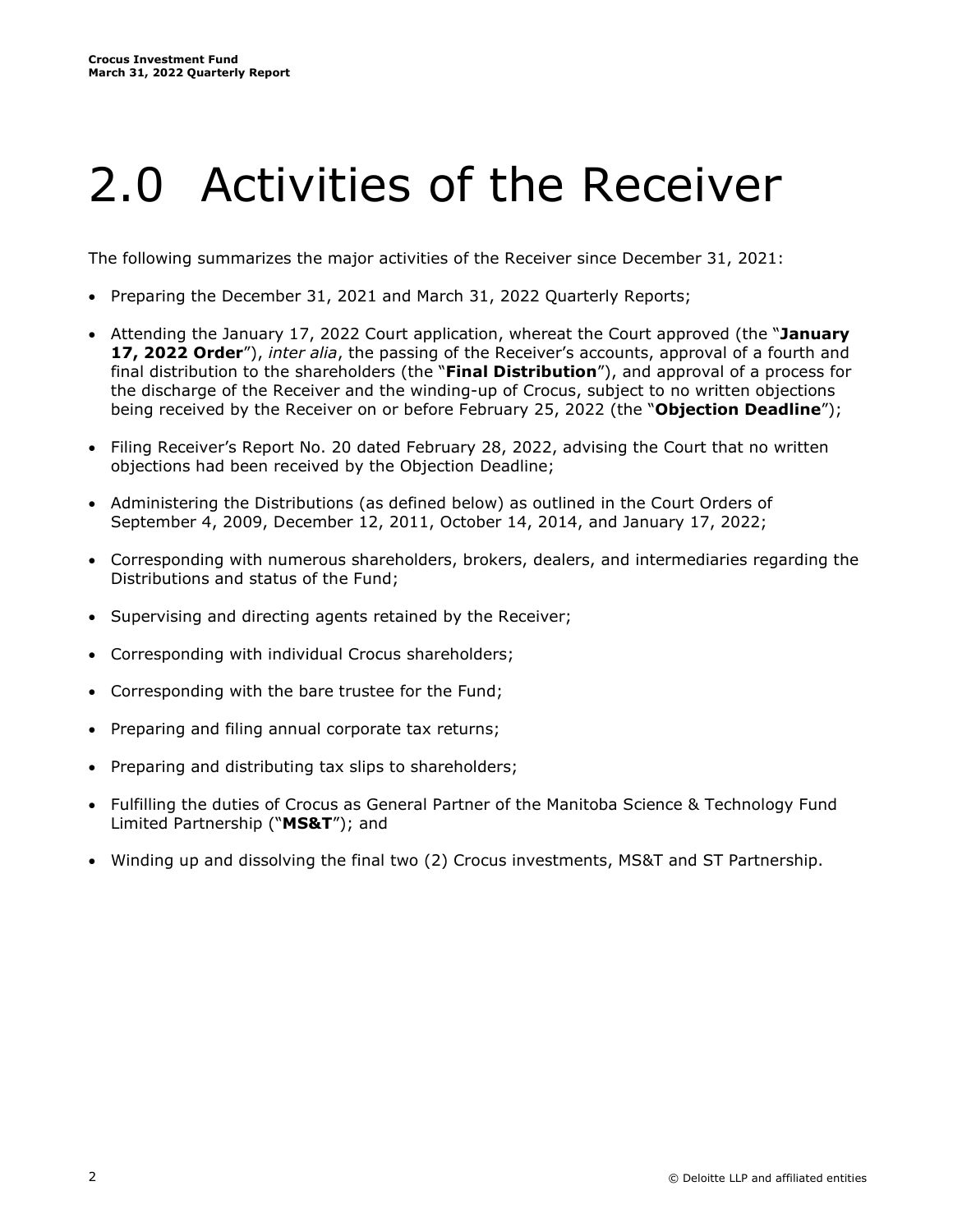### <span id="page-4-0"></span>3.0 Operations

The ongoing activities related to Crocus consist of financial reporting, administration of the Distributions, shareholder services, and tax reporting. The Receiver no longer employs any former employees of Crocus but has sub-contracted certain information technology and back office services.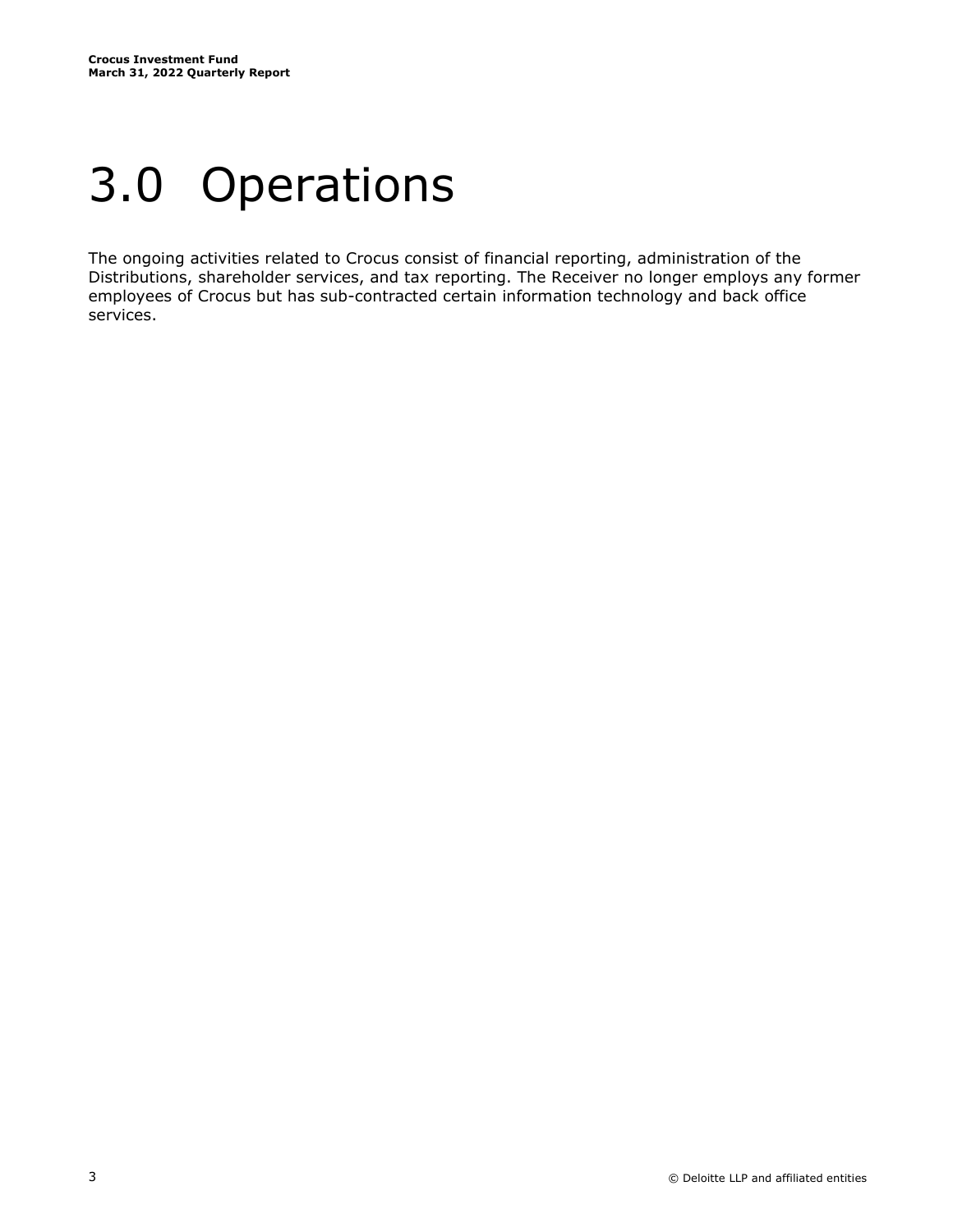### <span id="page-5-0"></span>4.0 Financial position

Financial information for Crocus has been prepared by the Receiver for the second fiscal quarter ended March 31, 2022, and is attached as Appendix 1.

The primary assets in the Fund include the following:

- Approximately \$0.5 million in respect of the residual Receiver's Holdback (as defined in Receiver's Report No. 19 dated January 6, 2022);
- Approximately \$1.4 million on account of undistributed funds in respect of the Final Distribution (inclusive of unremitted withholding taxes); and
- Approximately \$2.0 million on account of undistributed funds in respect of the First, Second, and Third Distributions (all as defined below).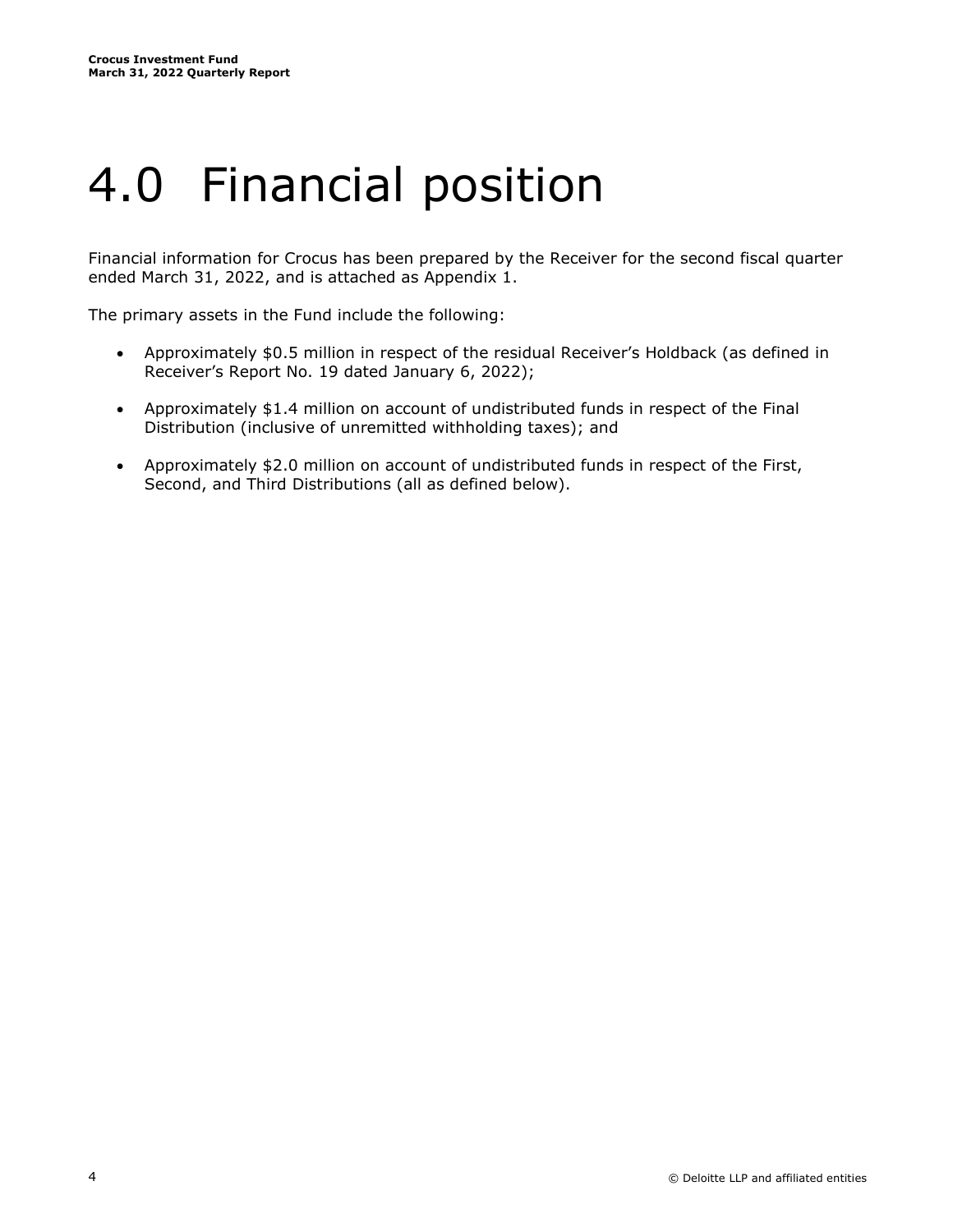### <span id="page-6-0"></span>5.0 Portfolio

As at June 28, 2005, there were 46 individual investee companies in the Crocus portfolio with a gross carrying value of approximately \$64.1 million. Cumulatively to March 31, 2022, all investments within the Crocus portfolio have been realized upon.

Since its appointment, the Receiver has realized proceeds of approximately \$65.8 million for investments with a June 28, 2005 book value of approximately \$64.9 million, representing a recovery of approximately 101%. Crocus' carrying value for these investments, when it ceased trading in December 2004, was approximately \$101.2 million, which would represent a recovery of approximately 65%. In addition, since its appointment, the Receiver has eliminated exposure on approximately \$2.3 million in guarantees that had been reserved by Crocus.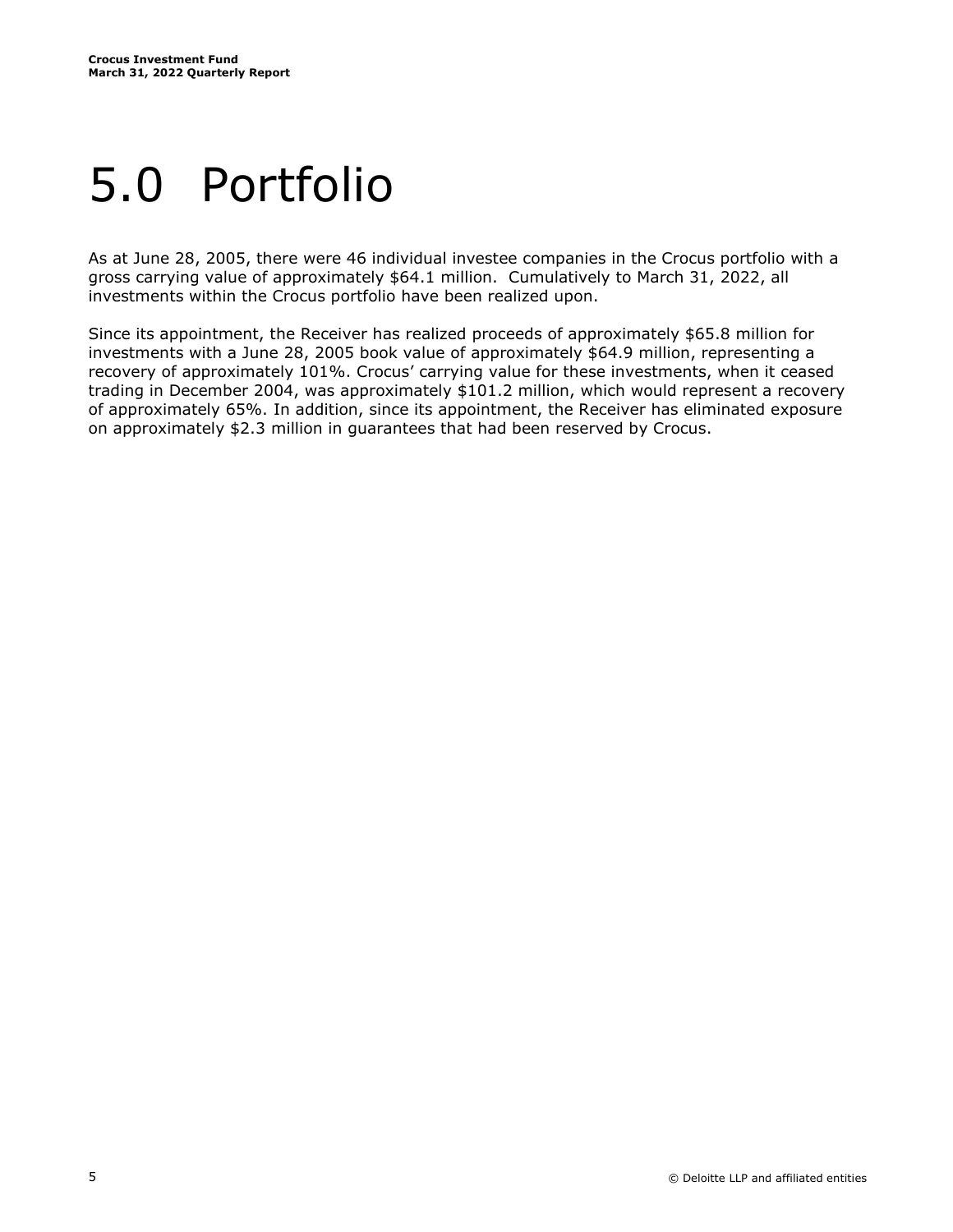### <span id="page-7-0"></span>6.0 Share value

Subsequent to the Final Distribution, the net asset value of the Class A and Class I shares as at March 31, 2022 was Nil, as detailed in Appendix 1.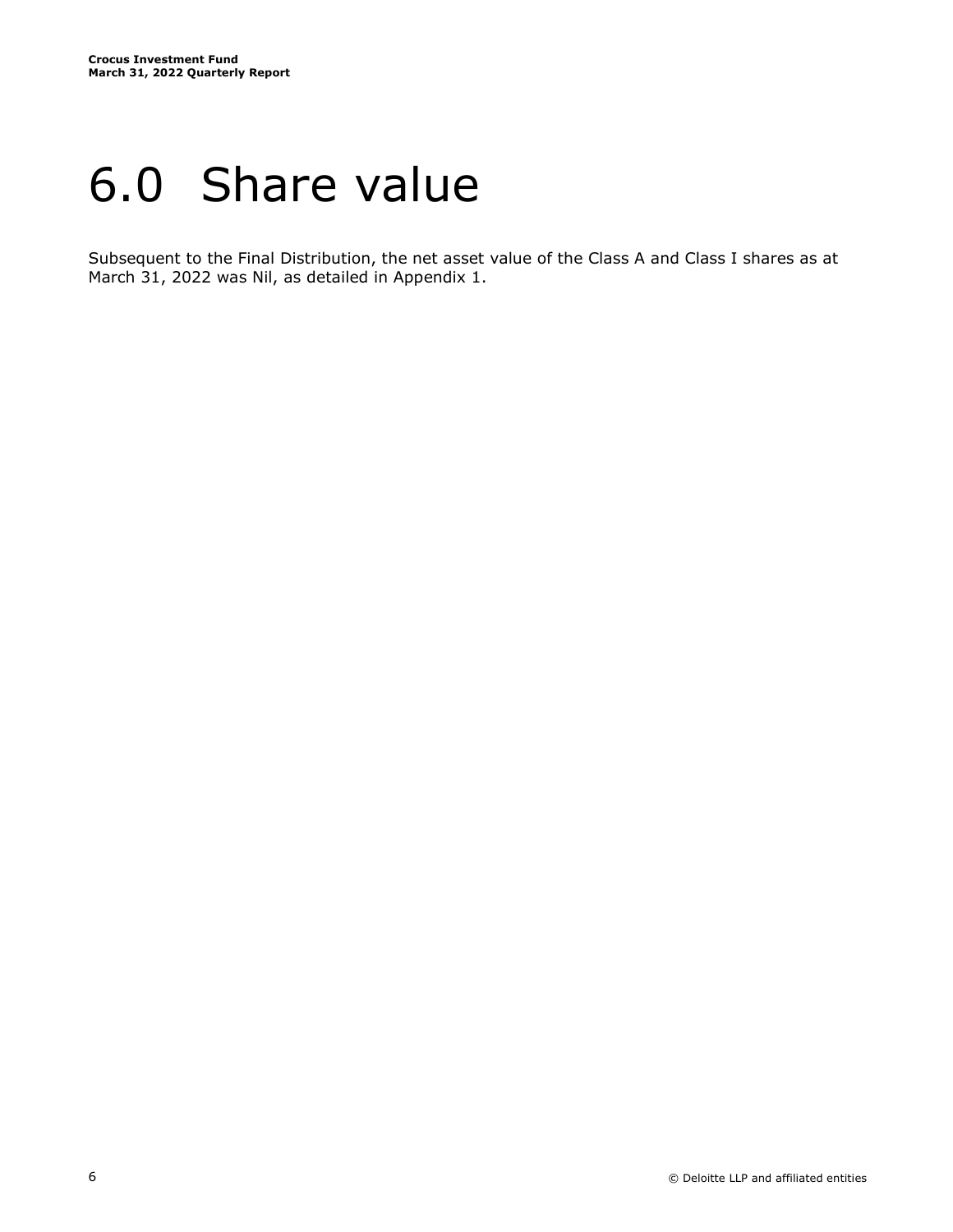## <span id="page-8-0"></span>7.0 Distributions

The Court has approved four (4) distributions in the receivership proceedings (collectively, the "**Distributions**"), as follows:

#### <span id="page-8-1"></span>**7.1 First interim distribution**

On September 4, 2009, the Court issued an Order authorizing a rateable interim distribution of approximately \$54.7 million to the Class A and Class I shareholders. Concurrent with the distribution, the Receiver also began distributing the net proceeds of the Class Actions settlements in the amount of approximately \$6.8 million. Class A and Class I shareholders received \$3.83 per share from the approved distribution plus their portion of the Class Actions settlements.

As at March 31, 2022, the Receiver had paid out approximately \$53.7 million, or approximately 98%, of the first interim distribution, and approximately \$6.7 million of the Class Actions settlements. There remains approximately \$1.1 million in unclaimed distributions.

#### <span id="page-8-2"></span>**7.2 Second interim distribution**

On December 12, 2011, the Court issued an Order authorizing a second interim distribution of approximately \$9.0 million to the Class A and Class I shareholders.

Mailings for the distribution took place in January 2012. As at March 31, 2022, the Receiver had paid out approximately \$8.6 million, or 96%, of the second interim distribution, and there remains approximately \$0.4 million in unclaimed distributions.

#### <span id="page-8-3"></span>**7.3 Third interim distribution**

On October 14, 2014, the Court issued an Order authorizing a third interim distribution of \$0.60 per share to the Class A and Class I shareholders, or approximately \$8.6 million. Concurrent with the distribution, the Receiver also distributed the remaining Class Actions settlements proceeds of approximately \$0.7 million.

Mailings for the distribution took place in October and November 2014. As at March 31, 2022, the Receiver had paid out approximately \$8.1 million, or 94%, of the third interim distribution and approximately \$0.6 million of the remaining Class Actions settlements. There remains approximately \$0.5 million in unclaimed distributions.

#### <span id="page-8-4"></span>**7.4 Fourth and final distribution**

On January 17, 2022, the Court issued an Order authorizing a Final Distribution of approximately \$5.2 million to the Class A and Class I shareholders.

Mailings for the distribution took place in March 2022. As at March 31, 2022, the Receiver had paid out approximately \$3.9 million, or 75%, of the Final Distribution, and there remains approximately \$1.3 million in unclaimed distributions.

#### <span id="page-8-5"></span>**7.5 Unclaimed interim distributions**

As at the date of this Report, approximately \$3.3 million remains unclaimed by shareholders from the Distributions, as summarized in the table below: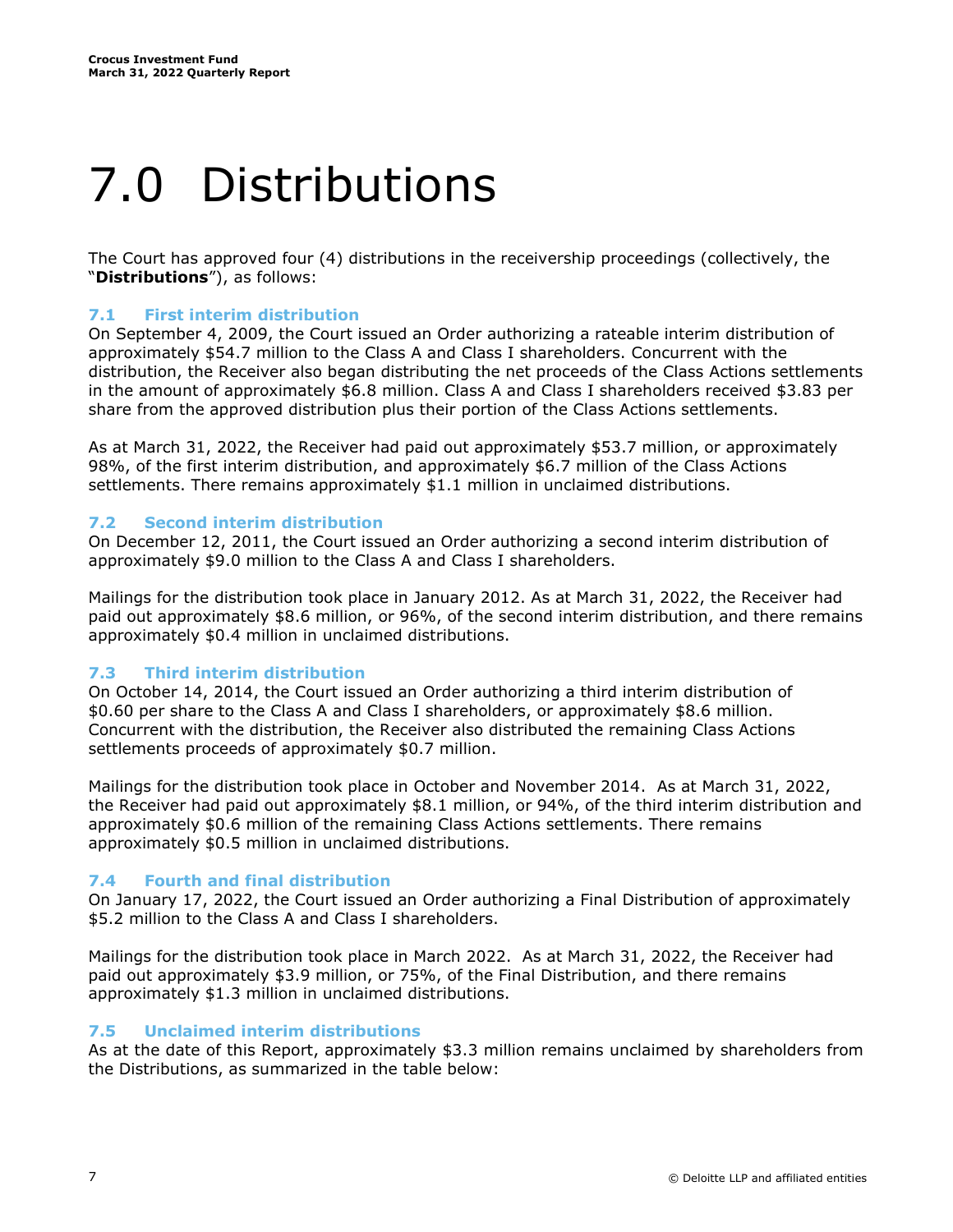| <b>Distribution</b>         | # of         | Amount    | Minimum \$ per any | Maximum \$ per any |
|-----------------------------|--------------|-----------|--------------------|--------------------|
|                             | shareholders |           | one shareholder    | one shareholder    |
| First Distribution          | 1,228        | 1,054,146 | \$<br>5.57         | \$<br>13,995.19    |
| Second Distribution         | 2,349        | 357,742   | 0.78               | 2,061.67           |
| Third Distribution          | 3,115        | 546,555   | 5.10               | 2,109.98           |
| Fourth (Final) Distribution | 9,329        | 1,326,420 | 2.91               | 1,484.62           |
| <b>Total</b>                | 16,021       | 3,284,862 |                    |                    |

The January 17, 2022 Order approved the Receiver's recommendation that the Distributions remain "open" for shareholders to claim their entitlement to their respective pro-rata distributions for a period of six (6) months from the date of the Objection Deadline, or September 30, 2022, which ever is later (the "**Distribution Period**").

At the expiration of the Distribution Period, and upon the winding up of Crocus, the Receiver will pay all remaining unclaimed funds (the "**Unclaimed Funds**") to the Minister of Finance, subject to the right of any unpaid shareholders to make a claim to the Minister of Finance to recover amounts to which they are entitled. The Receiver will no longer maintain any active shareholder registry at the expiration of the Distribution Period, and will provide the Minister of Finance with a comprehensive list of shareholders with their respective entitlements to the Unclaimed Funds.

Once the Unclaimed Funds are paid to the Minister of Finance, the Receiver will finalize any residual administration matters (i.e. tax filings, final dissolution of Crocus, etc.) and will then file the Receiver's Discharge Certificate with the Court.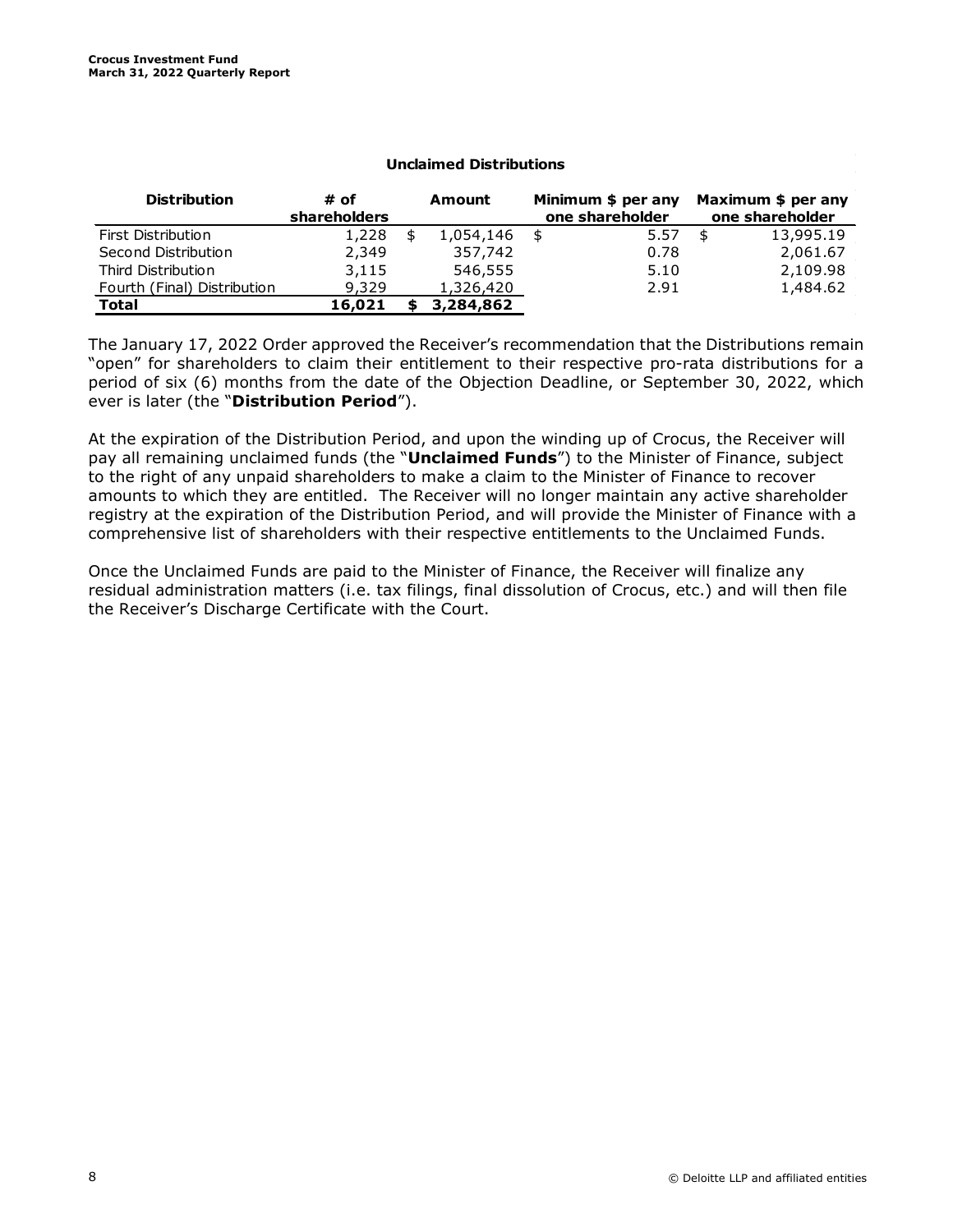### <span id="page-10-0"></span>8.0 Shareholder communication

The Receiver has continued to post Court Orders, Receiver's Reports, Quarterly Reports, media statements and shareholder letters on its website at [www.deloitte.com/ca/crocusfund.](http://www.deloitte.com/ca/crocusfund)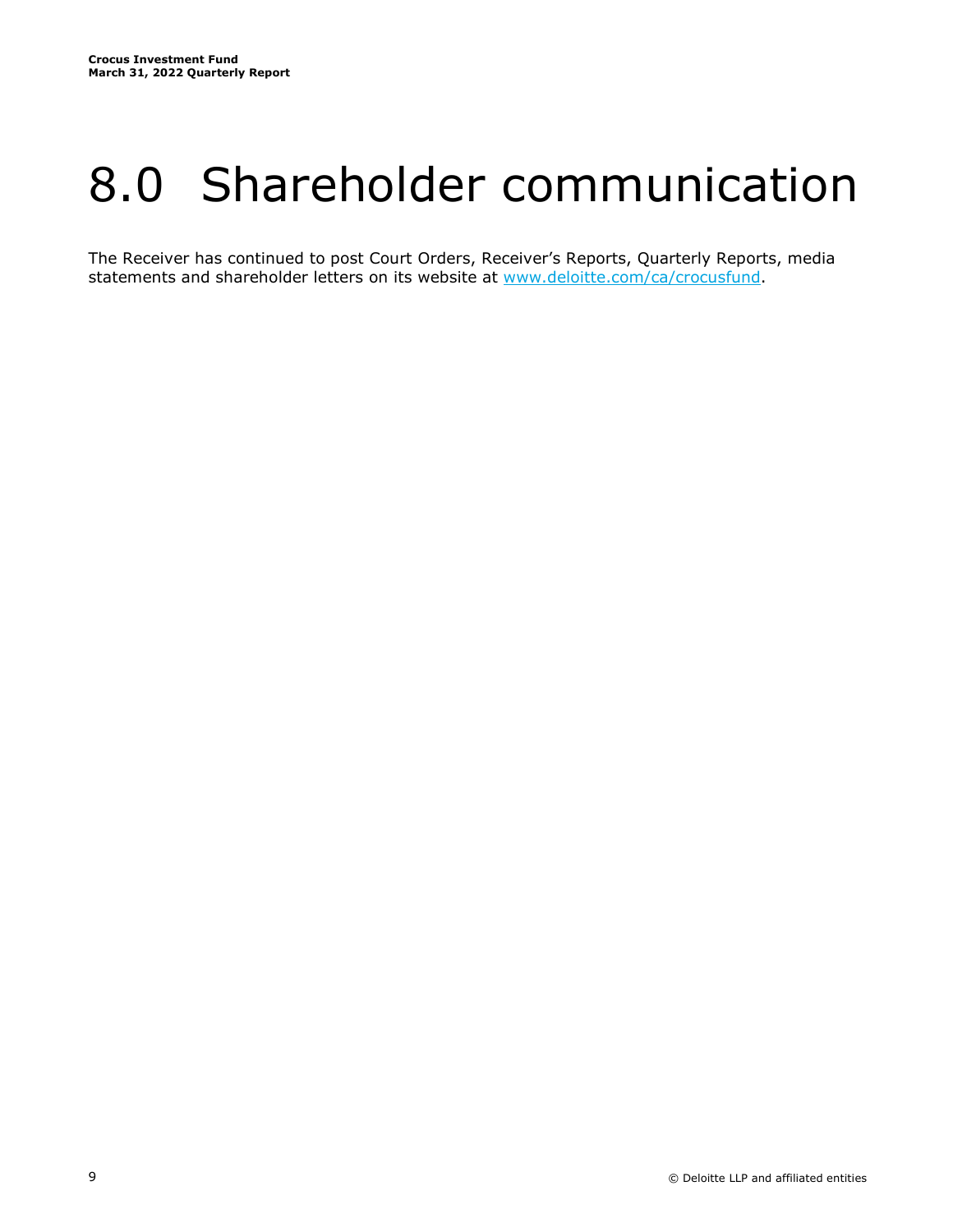### <span id="page-11-0"></span>9.0 General

A Statement of Receipts and Disbursements for the period from June 28, 2005 to March 31, 2022 is attached as Appendix 2.

The Receiver will continue to keep the Court apprised of the status of the Distributions with the next Quarterly Report to be filed in mid-July 2022.

Respectfully submitted this 21<sup>st</sup> day of April, 2022.

#### **DELOITTE RESTRUCTURING INC.,** in

its capacity as Receiver and Manager of Crocus Investment Fund and not in its personal capacity.

Per: Brent Warga, CPA, CA, CIRP, LIT Senior Vice-President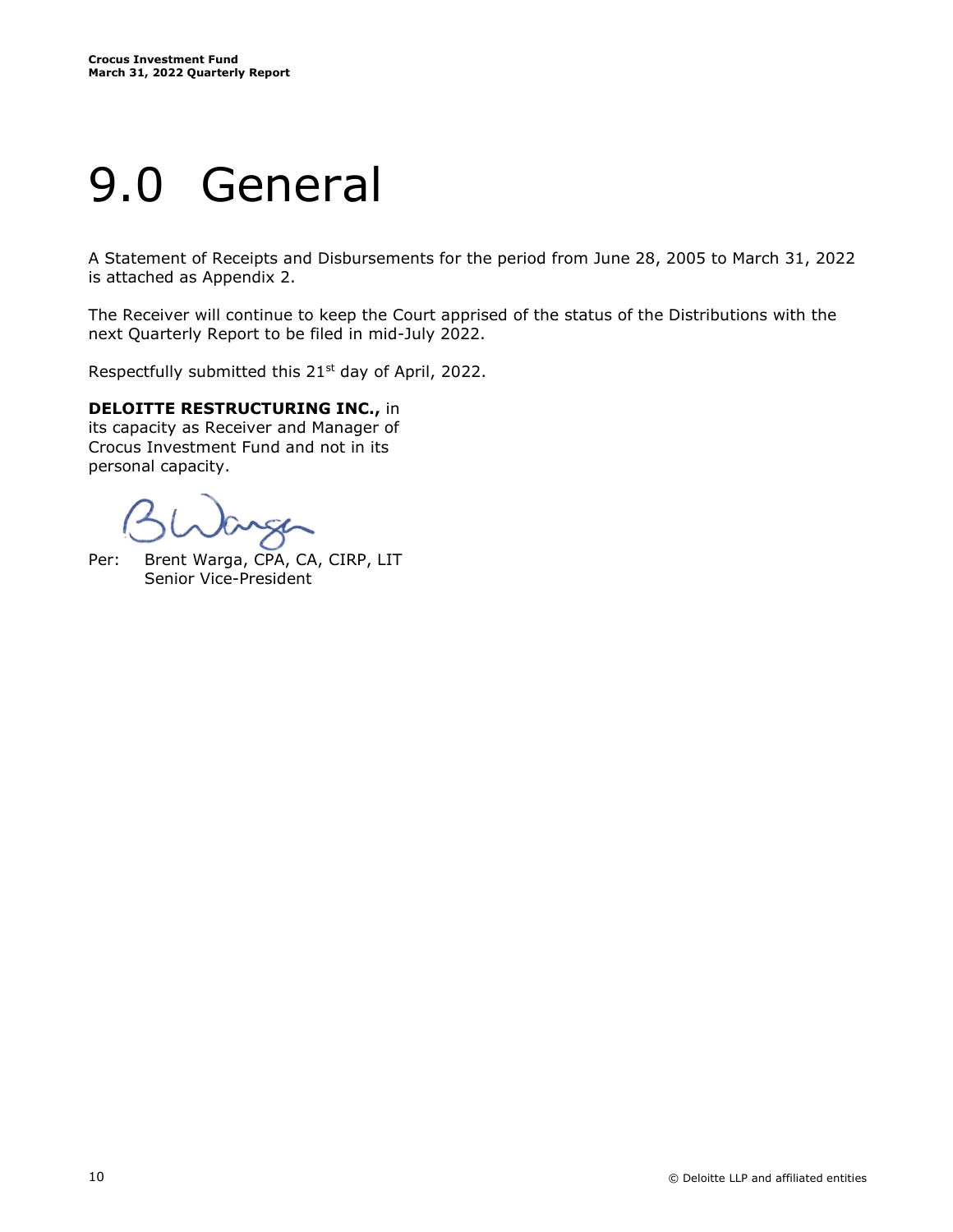<span id="page-12-0"></span>Appendix 1 – Crocus financial information as at March 31, 2022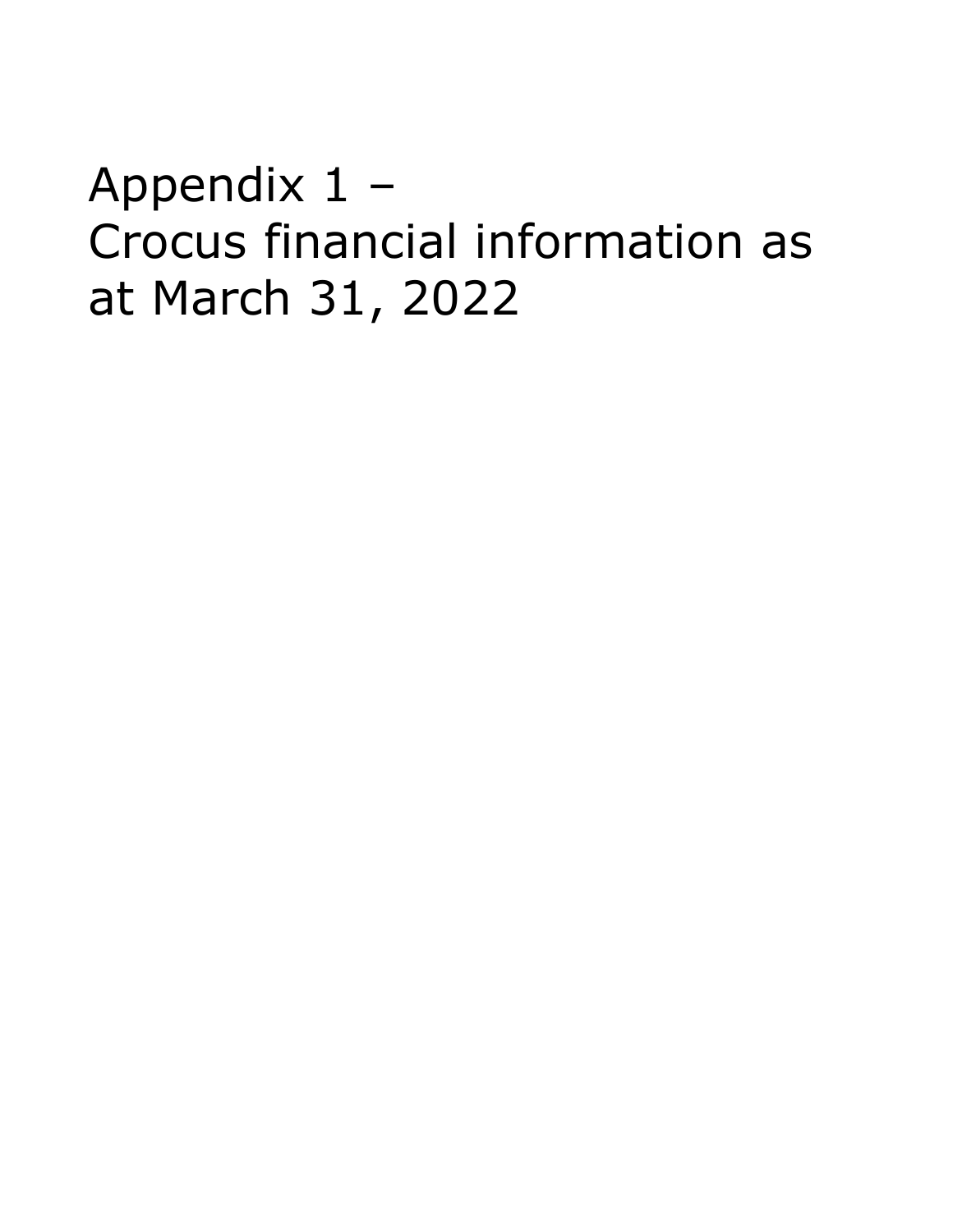#### **Crocus Investment Fund Consolidated Statement of Net Assets As March 31, 2022 (unaudited)**

| <b>ASSETS</b>                                                                               |               | <b>March 31, 2022</b> |
|---------------------------------------------------------------------------------------------|---------------|-----------------------|
| Cash - Receiver's Holdback                                                                  | \$            | 491,431               |
| Cash in Trust - Withholding Tax Remittance                                                  |               | 150,074               |
| Cash in Trust - Unclaimed Interim Distributions                                             |               | 3,284,862             |
|                                                                                             |               | 3,926,367             |
| <b>LIABILITIES</b>                                                                          |               |                       |
| Accounts payable                                                                            |               | 269,836               |
| Accrued closing costs                                                                       |               | 371,669               |
| Due to Shareholders - Interim Distributions                                                 |               | 3,284,862             |
| <b>NET ASSETS</b>                                                                           | \$            |                       |
| <b>SHAREHOLDERS' EQUITY</b>                                                                 |               |                       |
| Share capital                                                                               | \$            | 188,014,669           |
| Deferred selling costs adjustment                                                           |               | (9, 134, 637)         |
| Interim Distributions - Class "A" shares                                                    |               | (77, 189, 150)        |
| Interim Distributions - Class "I" shares                                                    |               | (375, 233)            |
| Interim Distributions - Class "L" shares                                                    |               | (200)                 |
| Deficit                                                                                     |               | (101, 315, 449)       |
|                                                                                             |               |                       |
| <b>NET ASSET VALUE PER SHARE</b>                                                            |               |                       |
| Net assets                                                                                  | \$            |                       |
| Balance attributed to the Class "A" Common and Series Two Class "I" Special Shares          | $\frac{1}{2}$ |                       |
| Number of issued Class "A" Common Shares                                                    |               | 14,220,000            |
| Number of issued Series Two Class "I" Special Shares                                        |               | 69,126                |
|                                                                                             |               | 14,289,126            |
| NET ASSET VALUE PER CLASS "A" COMMON SHARE and<br><b>SERIES TWO CLASS "I" SPECIAL SHARE</b> | \$            |                       |
|                                                                                             |               |                       |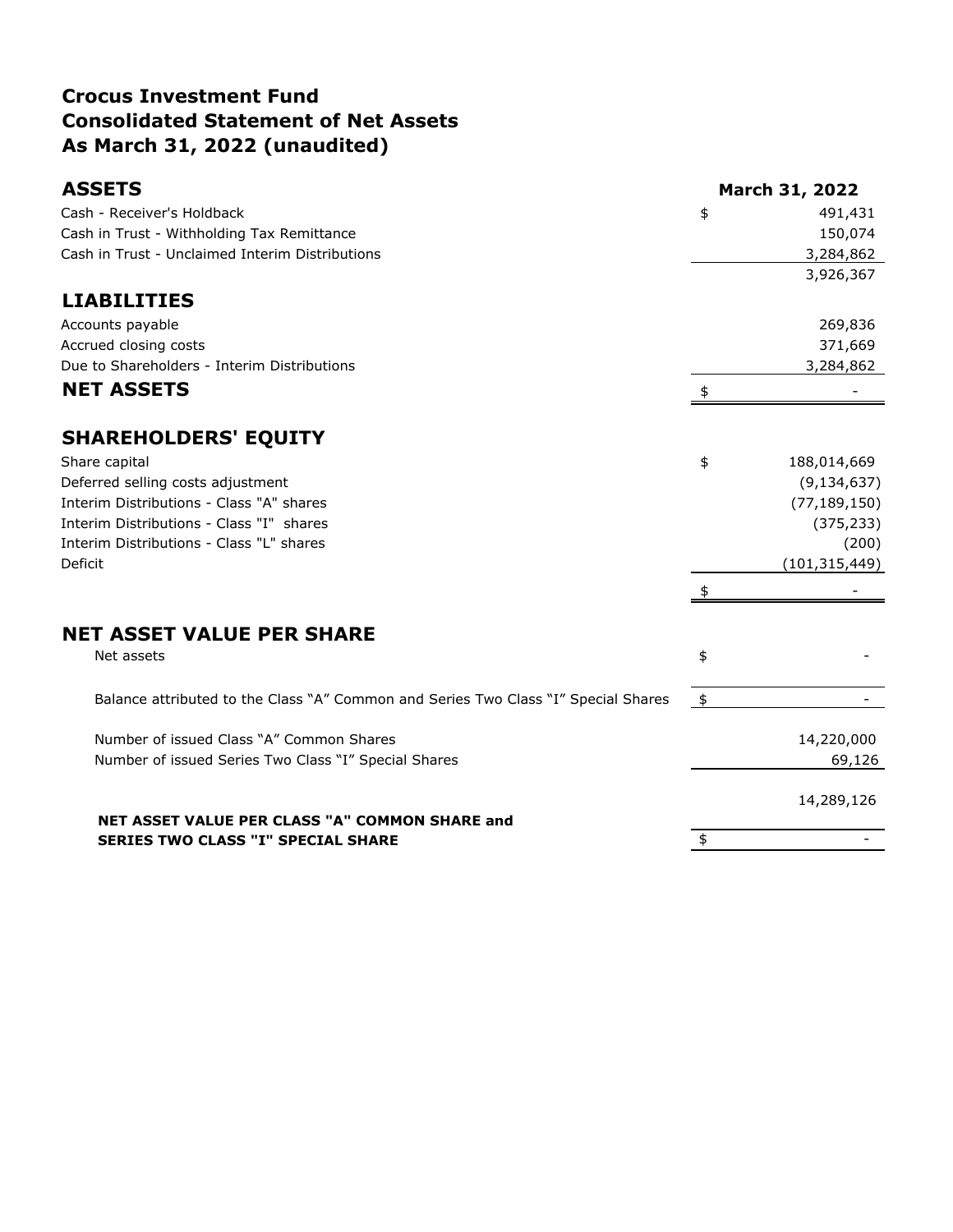<span id="page-14-0"></span>Appendix 2 – Statement of receipts and disbursements to March 31, 2022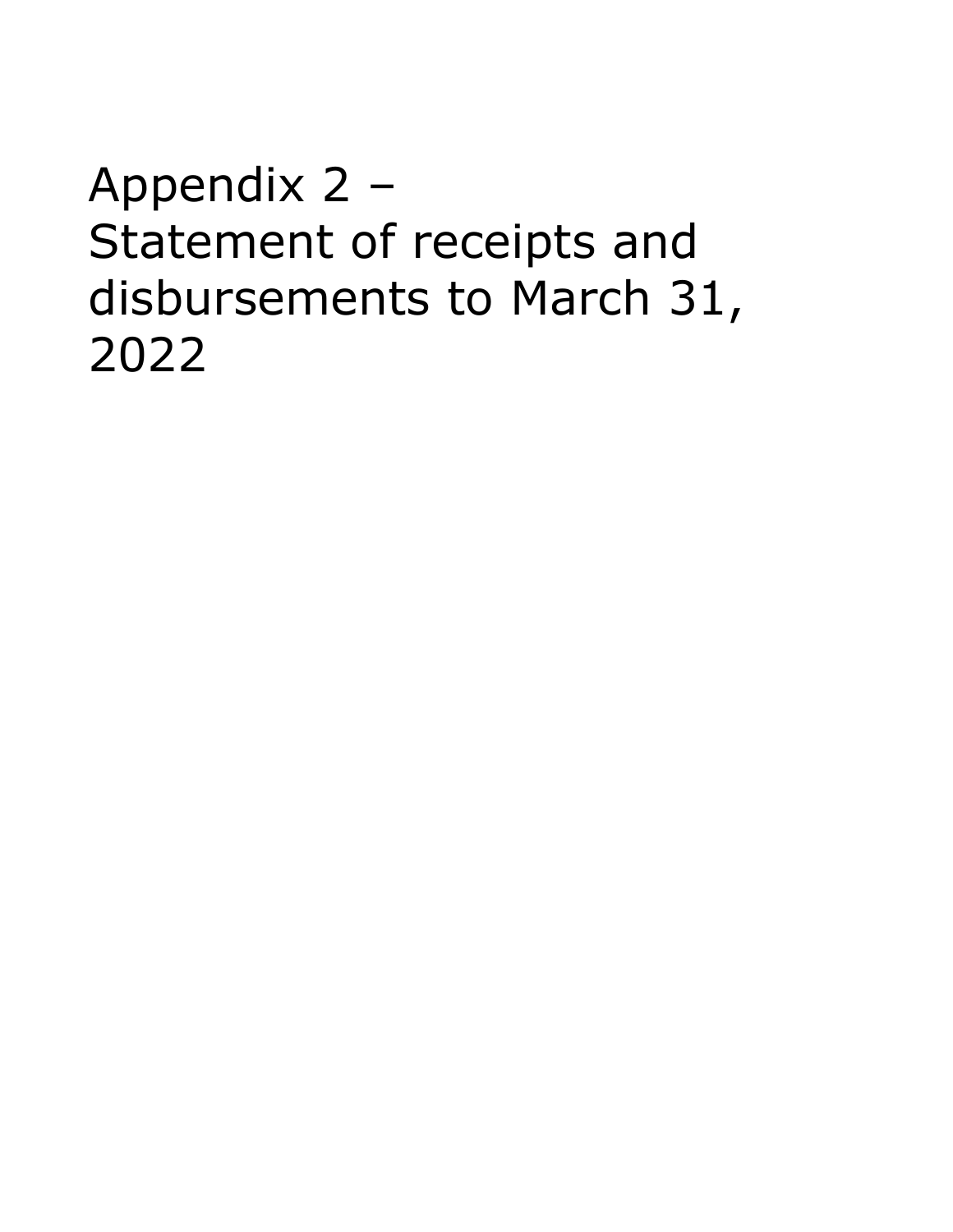#### **Deloitte Restructuring Inc., Receiver and Manager of CROCUS INVESTMENT FUND Statement of Receipts and Disbursements For the Period June 28, 2005 to March 31, 2022**

|                                                                                                                                                                                                                                                                                                                                                                                                                  | June 28, 2005 to<br><b>December 31, 2021</b>                                                                                                                                                                    | <b>January 1, 2022 to</b><br>March 31, 2022     | Total                                                                                                                                                                                                           |
|------------------------------------------------------------------------------------------------------------------------------------------------------------------------------------------------------------------------------------------------------------------------------------------------------------------------------------------------------------------------------------------------------------------|-----------------------------------------------------------------------------------------------------------------------------------------------------------------------------------------------------------------|-------------------------------------------------|-----------------------------------------------------------------------------------------------------------------------------------------------------------------------------------------------------------------|
| <b>Receipts</b>                                                                                                                                                                                                                                                                                                                                                                                                  |                                                                                                                                                                                                                 |                                                 |                                                                                                                                                                                                                 |
| Cash and Short Term Investments on Hand<br><b>Contract Back Office Services</b><br>Dividends-Portfolio<br>Income Tax Refund<br>Insurance Claim and Premium Refund<br>Interest-Portfolio<br>Interest-Short Term Investments<br><b>Investment Principal Repayments</b><br>Management Fees<br>Proceeds on Disposal of Investments                                                                                   | \$<br>23,363,012<br>518,463<br>817,483<br>549,059<br>20,662<br>2,115,936<br>7,962,651<br>3,718,992<br>1,501,932<br>62,009,554                                                                                   | \$<br>5,166<br>65,490                           | 23,363,012<br>\$<br>518,463<br>817,483<br>549,059<br>20,662<br>2,115,936<br>7,967,817<br>3,718,992<br>1,501,932<br>62,075,044                                                                                   |
| Rent/Sub-Lease                                                                                                                                                                                                                                                                                                                                                                                                   | 2,671,548                                                                                                                                                                                                       |                                                 | 2,671,548                                                                                                                                                                                                       |
| Sundry                                                                                                                                                                                                                                                                                                                                                                                                           | 301,676                                                                                                                                                                                                         |                                                 | 301,676                                                                                                                                                                                                         |
| Pre-Receivership Accounts Receivable                                                                                                                                                                                                                                                                                                                                                                             | 1,247,463                                                                                                                                                                                                       |                                                 | 1,247,463                                                                                                                                                                                                       |
| <b>Class Action Settlements</b>                                                                                                                                                                                                                                                                                                                                                                                  | 7,494,924                                                                                                                                                                                                       |                                                 | 7,494,924                                                                                                                                                                                                       |
| <b>Total Receipts</b>                                                                                                                                                                                                                                                                                                                                                                                            | 114,293,355<br>\$                                                                                                                                                                                               | _\$<br>70,656                                   | \$114,364,011                                                                                                                                                                                                   |
| <b>Disbursements</b>                                                                                                                                                                                                                                                                                                                                                                                             |                                                                                                                                                                                                                 |                                                 |                                                                                                                                                                                                                 |
| Advances to Investees<br>Capital Tax<br>Computer, Telephone and Office Expense<br><b>Consulting Fees</b><br><b>Employee Pension</b><br>Insurance - Indemnification<br>Investee Guarantee and Indemnification<br><b>Investment Expenses</b><br>Legal Fees<br>Disbursements<br>Taxes<br>Legal Fees - Indemnification<br>Disbursements<br>Taxes<br>Payroll & Benefits<br>Receiver and Manager Fees<br>Taxes<br>Rent | 265,132<br>\$<br>200,257<br>887,672<br>359,150<br>442,922<br>167,563<br>1,344,677<br>232,886<br>2,417,451<br>67,723<br>310,180<br>728,405<br>12,985<br>59,311<br>1,735,550<br>9,552,876<br>529,379<br>4,317,703 | \$<br>636<br>250<br>65<br>30<br>65,495<br>3,275 | 265,132<br>\$<br>200,257<br>888,308<br>359,150<br>442,922<br>167,563<br>1,344,677<br>232,886<br>2,417,701<br>67,788<br>310,210<br>728,405<br>12,985<br>59,311<br>1,735,550<br>9,618,371<br>532,654<br>4,317,703 |
| Settlements                                                                                                                                                                                                                                                                                                                                                                                                      | 775,991                                                                                                                                                                                                         |                                                 | 775,991                                                                                                                                                                                                         |
| <b>Shareholder Services</b><br>Pre-Receivership Payables and Accruals                                                                                                                                                                                                                                                                                                                                            | 3,321,647<br>914,385                                                                                                                                                                                            | 98,599                                          | 3,420,246<br>914,385                                                                                                                                                                                            |
| <b>Total Disbursements</b>                                                                                                                                                                                                                                                                                                                                                                                       | 28,643,845                                                                                                                                                                                                      | 168,350                                         | 28,812,195                                                                                                                                                                                                      |
| <b>Excess of Receipts over Disbursements prior to:</b>                                                                                                                                                                                                                                                                                                                                                           | 85,649,510                                                                                                                                                                                                      | (97, 694)                                       | 85,551,816                                                                                                                                                                                                      |
| Interim Distributions - Class "A" Shares<br>Interim Distributions - Class "I" & "L" Shares<br><b>Class Action Settlements</b>                                                                                                                                                                                                                                                                                    | 70,128,845<br>349,970<br>7,332,340                                                                                                                                                                              | 3,786,742<br>25,462<br>2,090                    | 73,915,587<br>375,432<br>7,334,430                                                                                                                                                                              |
| <b>Excess of Receipts over Disbursements</b>                                                                                                                                                                                                                                                                                                                                                                     | 7,838,355<br>\$                                                                                                                                                                                                 | (3, 911, 988)<br>\$                             | 3,926,367                                                                                                                                                                                                       |
| Represented by:                                                                                                                                                                                                                                                                                                                                                                                                  |                                                                                                                                                                                                                 |                                                 |                                                                                                                                                                                                                 |
| Cash<br>Cash in Trust - Distributions                                                                                                                                                                                                                                                                                                                                                                            |                                                                                                                                                                                                                 |                                                 | \$<br>491,431<br>3,434,936                                                                                                                                                                                      |
|                                                                                                                                                                                                                                                                                                                                                                                                                  |                                                                                                                                                                                                                 |                                                 | 3,926,367                                                                                                                                                                                                       |